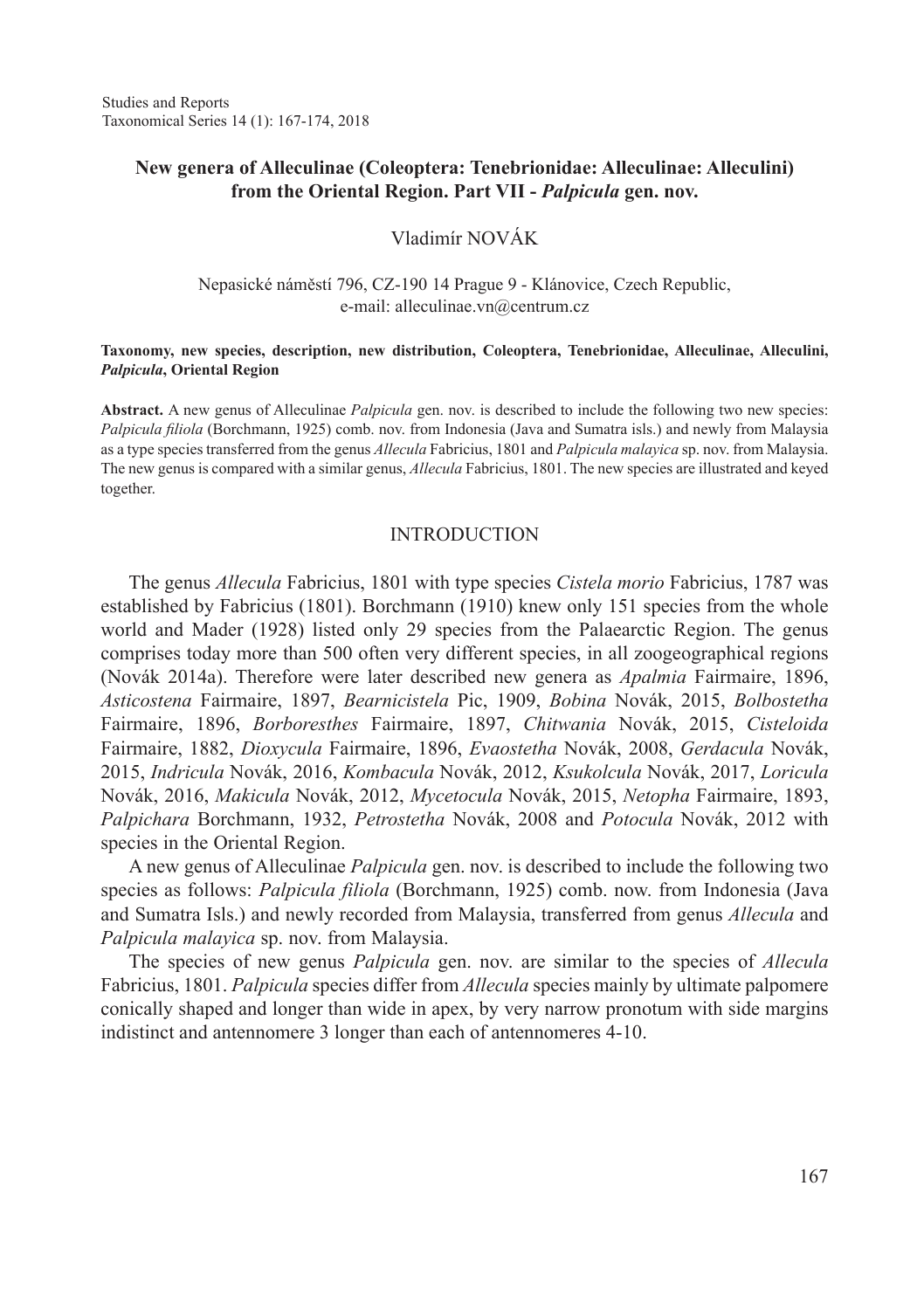## MATERIAL AND METHODS

Two important morphometric characteristics used for the descriptions of species of the subfamily Alleculinae, the 'ocular index' dorsally (Campbell & Marshall 1964) and 'pronotal index' (Campbell 1965), are used in the present paper as well. The ocular index equals (100  $\times$  minimum dorsal distance between eyes) / (maximum width of head across eyes). The pronotal index is calculated as  $(100 \times \text{length of pronotum along midline})$  / (width across basal angles of pronotum).

In the list of type or examined material, a slash  $($ ) separates data in separate lines, a double slash (//) separates different labels.

The following collection codens are used:

- VNPC private collection of Vladimír Novák, Praha, Czech Republic;
- ZMUH collection of Zoologisches Institut und Museums der Universität Hamburg, Germany.

Measurements of body parts and corresponding abbreviations used in text are as follows: AL - total antennae length, BL - maximum body length, EL - maximum elytral length, EW maximum elytral width, HL - maximum length of head (visible part), HW - maximum width of head, OI - ocular index dorsally, PI - pronotal index dorsally, PL - maximum pronotal length, PW - pronotal width at base, MPL/W - ratio between length and width of ultimate palpomere, RLA - ratios of relative lengths of antennomeres  $1-11$  from base to apex  $(3=1.00)$ , RL/WA - ratios of length / maximum width of antennomeres 1-11 from base to apex, RLT ratios of relative lengths of tarsomeres 1-5 respectively 1-4 from base to apex  $(1=1.00)$ .

Other abbreviations used in text are as follows: hb - handwritten black, pb - printed black, rl - red label, wl - white label.

Measurements were made with Olympus SZ 40 stereoscopic microscope with continuous magnification and with Soft Imaging System AnalySIS. Snapshots were taken by using camera Canon EOS 550 D, and Canon Macro Photo Lens MP-E and software Helicon Focus 5.2.

#### TAXONOMY

## *Palpicula* **gen. nov.**

**Type species:** *Palpicula filiola* (Borchmann, 1925).

**Description.** Habitus as in Figs. 1 and 7, body relatively small, narrow, elongate, dorsal surface setose, with punctuation and microgranulation, shiny. Widest near half elytra length. Head (Figs. 2 and 8) relatively narrow, only slightly narrower than pronotum (HW/PW 0.93-0.94), shiny, with longer, pale setation. Mandibles pale brown, shiny. Eyes large, transverse, distinctly excised, space between eyes narrow; narrower than diameter of one eye, approximately as wide as length of antennomere 1. Antenna long, narrow, filiform, with long, pale setation, punctuation and fine microgranulation, slightly shiny. Antennomere 2 shortest, antennomere 11 longest,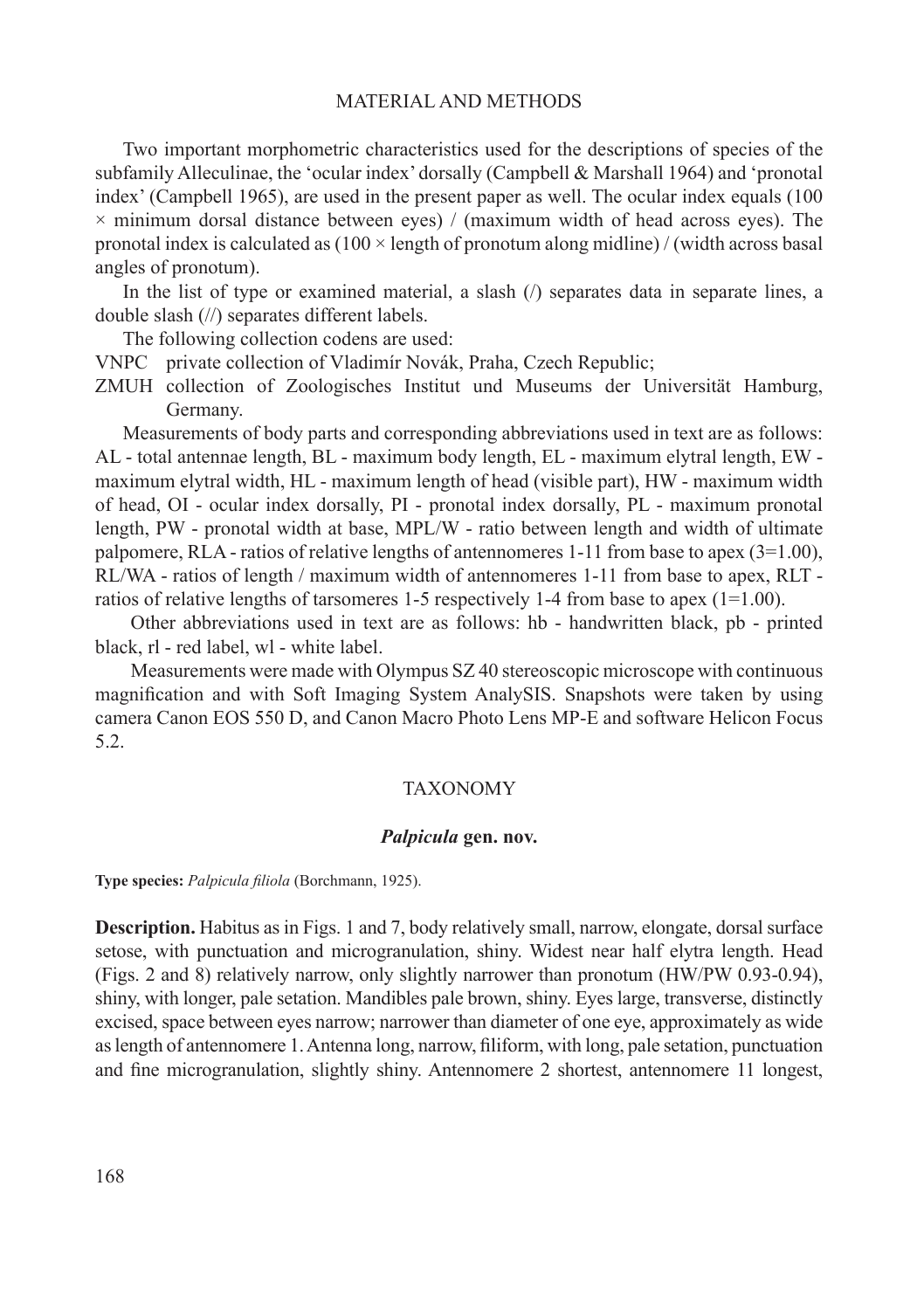antennomere 3 longer than each of antennomeres 4-10. Maxillary palpus (Figs. 3 and 9) slightly shiny with pale setation and microgranulation. Palpomeres 2 and 3 distinctly narrowest at base and widest at apex. Ultimate palpomere conically shaped, longer than in apex wide. Pronotum (Figs. 2 and 8) very narrow, shiny, only very slightly wider than head through the eyes, with long, errect setation, very fine microgranulation and dense punctuation. Anterior and posterior margins complete, lateral margins indistinct, base finely bisinuate, distinctly narrower than base of elytra. Anterior margin slightly arcuate. Posterior angles slightly arcuate, rectangular, anterior angles indistinct, rounded. Elytron shiny, widest near half elytra length, dorsal surface with fine microgranulation and long, errect pale setation. Elytral striae with distinct rows of punctures, elytral intervals distinctly convex with sparse, very small punctures. Scutellum triangular, shiny, with fine microgranulation and sparse, shallow punctures. Elytral epipleura well developed, with punctures in basal part, regularly narrowing to metasternum then narrow leads parallel. Legs long and narrow, slightly shiny, with long, pale setation, microgranulation and sparse punctuation, punctures very small. Setation of tibiae and tarsomeres distinctly denser than those in femora. Protarsomeres and mesotarsomeres 3 and 4 and metatarsomeres 3 distinctly widened and lobed. Anterior tarsal claws long with visible teeth. Aedeagus (Figs. 4, 5 10, 11) pale brown, slightly shiny. Basal piece finely rounded laterally and narrowing dorsally. Apical piece elongate, narrowly beak shaped dorsally and laterally.

**Female.** Unknown.

**Differential diagnosis.** Species of new genus *Palpicula* gen. nov. are similar to those of the genus *Allecula* Fabricius, 1801. They differ mainly by ultimate palpomere conically shaped and longer than wide in apex, by very narrow pronotum, which is only very slightly wider than head through the eyes, by lateral margins of pronotum indistinct and by antennomere 3 longer than each of antennomeres 4-10; while species of *Allecula* have ultimate palpomere very broad - shoe shaped, distinctly wider than long, pronotum wide with distinct lateral margins and antennomere 3 distinctly shorter than each of antennomeres 4-10.

**Etymology.** Compound name formed by Palpi - meaning the difference in ultimate palpomere and the ending -*cula* marking similarity to the genus *Allecula* Fabricius, 1801. Gender feminine.

**Distribution.** Indonesia, Malaysia.

## *Palpicula filiola* **(Borchmann, 1925) comb. nov.** (Figs. 1-6)

*Allecula filiola* Borchmann, 1925: 334.

**Type locality.** Indonesia, Sumatra Isl., Bandar Baru.

**Type material.** Syntype 1: rl: 'Type' [hb] // wl: 'J. B. Corporaal / Bandar. Baroe / 14. I. 1920' [hb] // wl: 'Allecula / filiola Bm' [hb] // wl: 'Sammlung / F. Borchmann / Eing. Nr. 5, 1943' [pb], (ZMUH). Syntype 2: rl: 'Type' [hb] // wl: 'J. B. Corporaal / Bandar. Baroe / inf. I. 1920' [hb] // wl: 'filiola / n. sp.' [hb] // wl: 'Sammlung / F. Borchmann / Eing. Nr. 5, 1943' [pb], (ZMUH).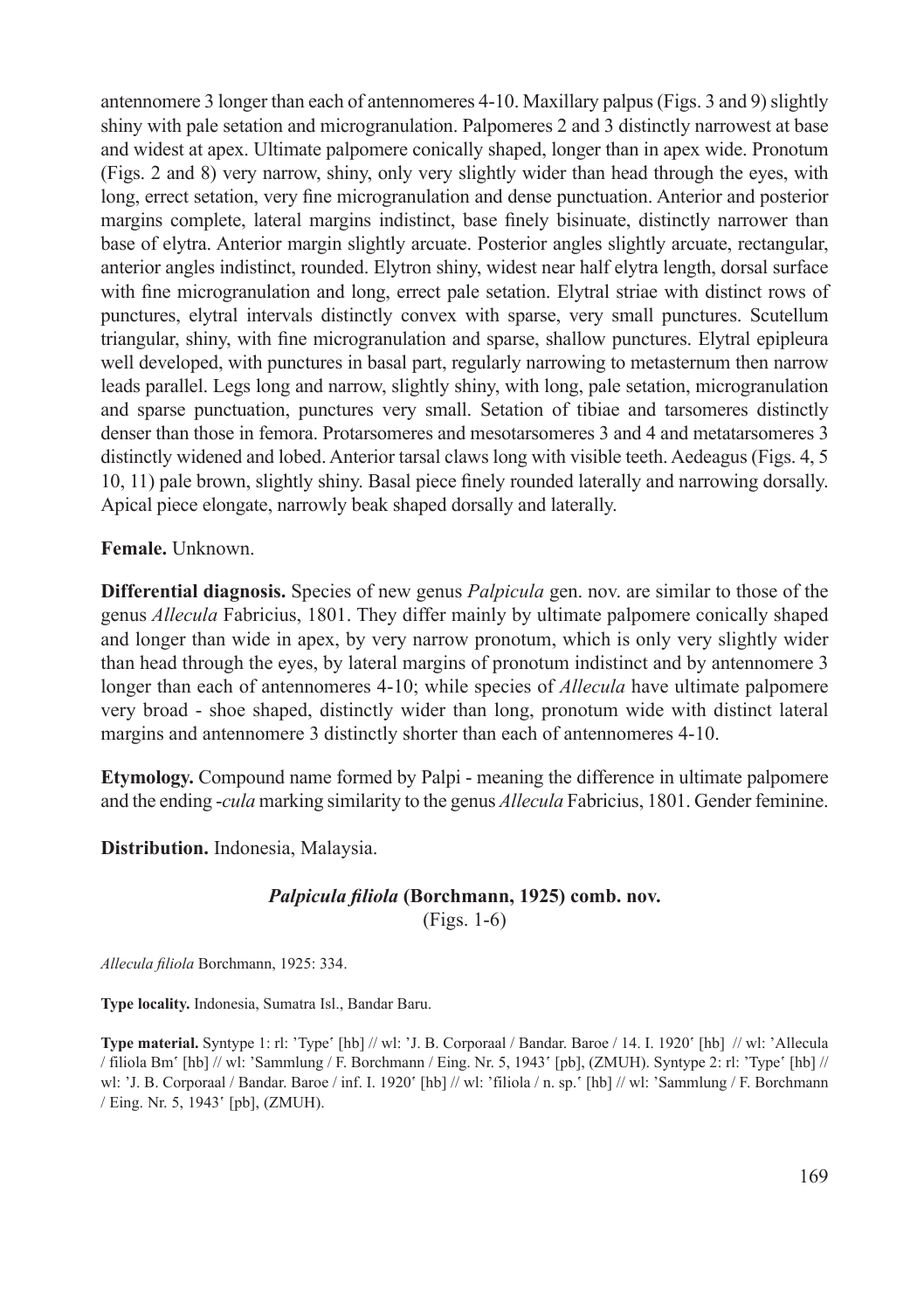

dorsal view; 5- aedeagus, lateral view; 6- photography of type specimen.

**Other material examined.** (11 ♂♂): MALAYSIA West, PAHANG / Cameron Highlands, / TANAH RATA, 3.-19. ii.2005 / P. Čechovský lgt. 1200-1500 m, (VNPC);  $(1 \text{ } \delta)$ : MALAYSIA W, KELANTAN / 30 km NW Gua Musang / Ulu Lalat Mt. 800-1000m / KAMPONG SUNGAI OM / 22.v.-14.vi.2012 / Petr Cechovsky lgt., (VNPC); (1 ♂): same data as penultimate, but 21.vi.-14.vii.2010, (VNPC);  $(1 \text{ } \textdegree)$ : same data as penultimate, but 27.v.-19.vi.2011, (VNPC).

**Remark.** Body small and narrow, habitus as in Fig. 1. Dorsal surface shiny with punctuation and yellowish setation. Head only slightly narrower than pronotum, head and pronotum (Fig. 2). Ultimate palpomere conical, distinctly longer than wide in apex (Fig. 3). Borchman´s syntype in Fig. 6, some syntypes have dark brown or blackish brown pronotum. Anterior tarsal claws long with 10 visible teeth.

**Measurements of male body.** (Male from Cameron Highlands.): BL 6.02 mm; HL 0.83 mm; HW 1.08 mm; OI 17.36; PL 0.90 mm; PW 1.16 mm; PI 77.59; EL 4.29 mm; EW 1.83 mm; AL 4.45 mm; AL/BL 0.74; HW/PW 0.93; BL/EW 3.29; EL/EW 2.32; AED 1: 2.82. MPL/W 1.07.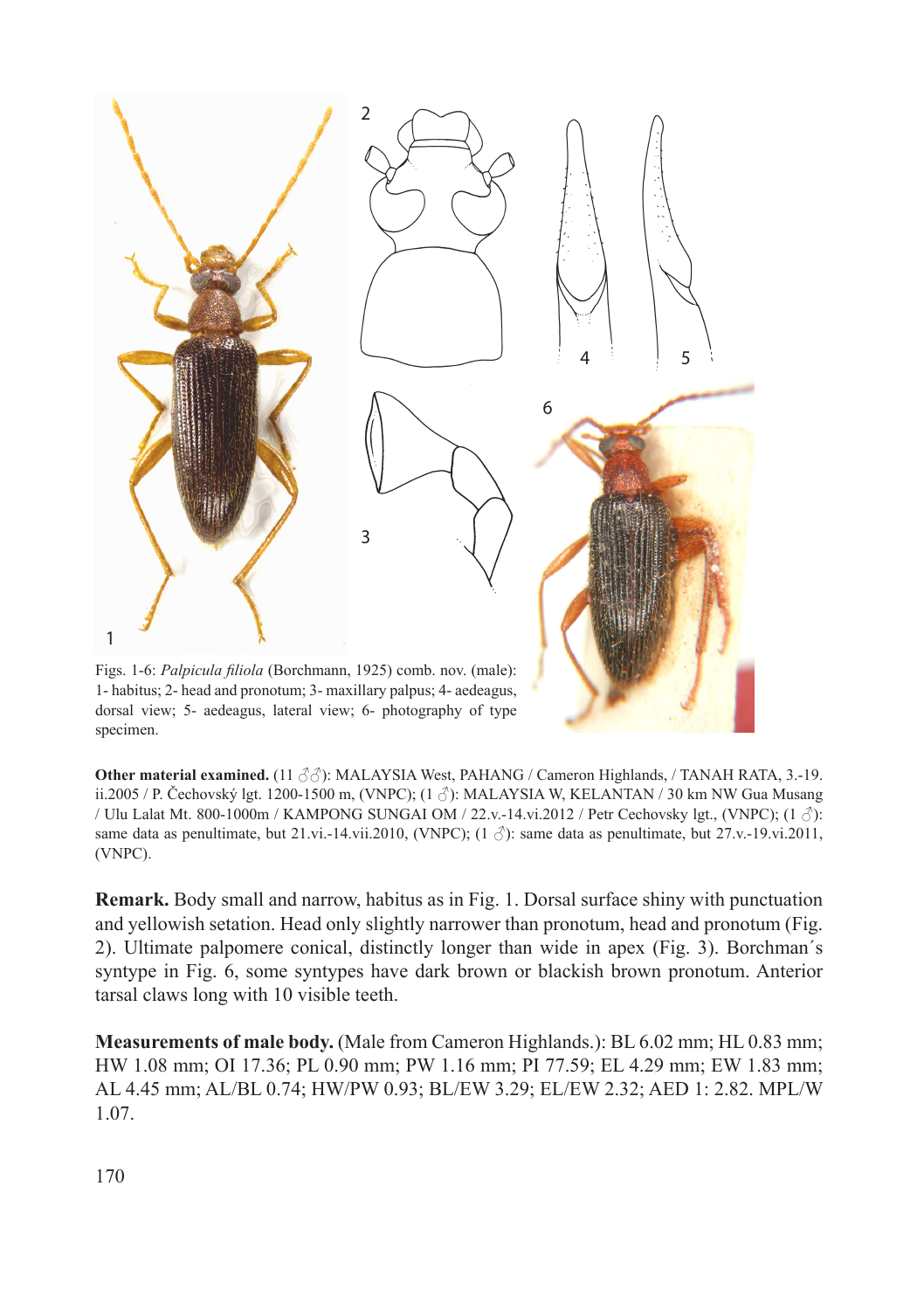RLA: 0.51 : 0.31 : 1.00 : 0.84 : 0.84 : 0.97 : 0.93 : 0.93 : 0.93 : 0.85 : 1.06. RL/WA: 1.67 : 1.44 : 4.50 : 3.37 : 3.64 : 3.75 : 3.57 : 2.94 : 2.78 : 3.29 : 3.68. RLT: 1.00 : 0.53 : 0.46 : 0.72 : 1.12 (protarsus); 1.00 : 0.39 : 0.24 : 0.39 : 0.75 (mesotarsus); 1.00 : 0.52 : 0.41 : 0.72 (metatarsus).

**Distribution.** Indonesia (Java, Sumatra), new for Malaysia.

# *Palpicula malayica* **sp. nov.**

(Figs. 7-11)

**Type locality.** NW Malaysia, Camerom Highlands, Tanah Rata, Mt. Gunung Jasar.

**Type material.** Holotype: (♂): Malaysia NW / Cameron Highlands / Tanah Rata, Mt. Gunung Jasar / 26.4. - 15.5. 2006 / P. Viktora lgt., (VNPC). Paratypes: (1 ♂): same data as holotype, (VNPC); (1 ♂): MALAYSIA, KELANTAN / road between Kampong Raja / and Gua Musang,1400-1700 m, / (Ladang Pandrak), 1.-28. / iv.2006; 4°63-88´N; 101°45-95´E, / Čechovský Petr lgt., (VNPC); (1 ♂): MALAYSIA W KELANTAN / 30 km NW Gua Musang / Ulu Lalat Mt. 800-1000m / KAMPONG SUNGAI OM; 21. / vi.-14.vii.2010; P.Čechovský lgt., (VNPC). The types are provided with a printed red label: 'Palpicula malayica sp. nov. HOLOTYPUS [or PARATYPUS] V. Novák det.  $2017^{\circ}$ .



aedeagus, dorsal view; 11- aedeagus, lateral view.

11

10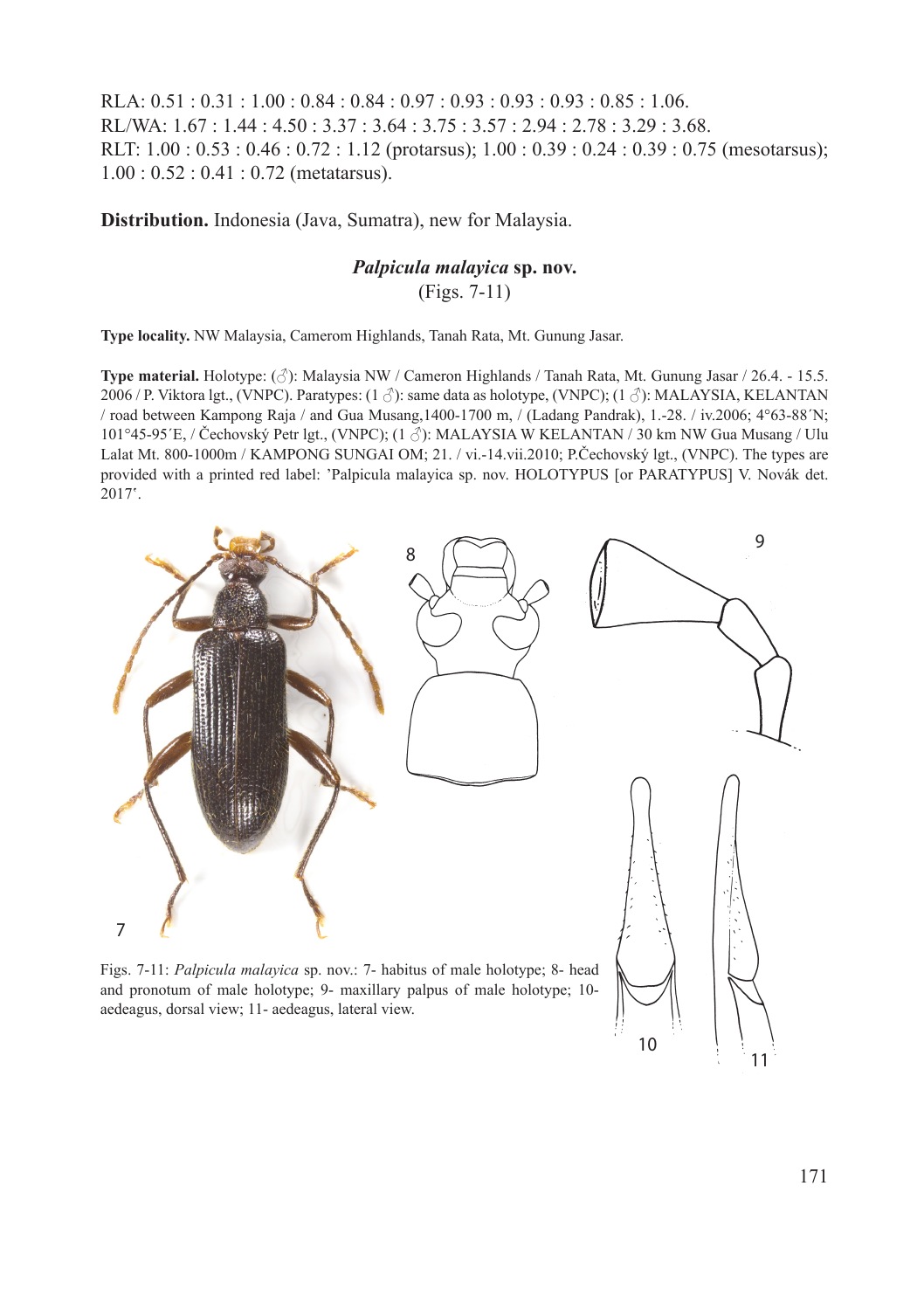**Description of holotype.** Habitus as in Fig. 7, body relatively small, narrow, elongate, from pale brown to black, dorsal surface setose, with punctuation and microgranulation, shiny. BL 5.72 mm. Widest near half elytra length; BL/EW 3.37.

Head (Fig. 8) relatively narrow, slightly narrower than pronotum, shiny. Posterior part dark brown with pale setae and sparse punctuation, punctures relatively small. Pale brown anterior part and clypeus with sparse, long pale setae and sparse, shallow, small punctures. Mandibles pale brown, shiny. HL (visible part) 0.78 mm; HW 0.88 mm; HW/PW 0.94. Eyes large, transverse, distinctly excised, space between eyes narrow; narrower than diameter of one eye, approximately as wide as length of antennomere 1; OI equal to 24.07.

Antenna. Long, narrow, filiform, with long, pale setation, punctuation and fine microgranulation, slightly shiny, AL 3.66 mm; AL/BL 0.64. Antennomeres from 1 to basal half of antennomere 5 dark blackish brown, from apical half of antennomere 5 to antennomere 11 antennomeres distinctly paler - brown. Antennomere 3 slightly longer than each of antennomeres 4-10. Antennomere 2 shortest, antennomere 11 longest.

RLA: 0.55 : 0.38 : 1.00 : 0.84 : 0.87 : 0.98 : 0.95 : 0.98 : 0.96 : 0.95 : 1.20.

RL/WA: 2.53 : 2.73 : 7.71 : 6.46 : 5.16 : 5.84 : 3.83 : 3.21 : 2.97 : 3.04 : 4.11.

Maxillary palpus (Fig. 9). Brown, with longer, pale setation, shiny. Palpomeres 2 and 3 distinctly narrowest at base and widest at apex. Ultimate palpomere conically shaped, longer than in apex wide. MPL/W 1.12.

Pronotum (Fig. 8). Blackish brown, narrow, shiny, widest in base, only very slightly wider than head through the eyes, with relatively sparse and long, errect yellowish setation, very fine microgranulation and dense punctuation, punctures large and coarse. Interspaces between punctures wider than diameter of punctures. PL 0.83 mm; PW 0.94 mm; PI equal to 88.30. Anterior and posterior margins complete, lateral margins indistinct, base finely bisinuate, distinctly narrower than base of elytra. Anterior margin slightly arcuate. Posterior angles slightly arcuate, rectangular, anterior angles indistinct, rounded.

Ventral side of body brown, distinctly paler than elytra, with very sparse pale setation and punctuation. Abdomen brown with yellowish setation, punctuation and fine microgranulation. Punctures small-sized. Ultimate ventrite and sides of ventrites pale brown.

Elytron. Blackish brown, slightly darker than pronotum, shiny, widest near half elytra length, dorsal surface with sparse and long, errect yellowish setation, fine microgranulation and punctuation. Setation in apex and near sides denser. Elytral striae with distinct rows of medium-sized punctures, elytral intervals distinctly convex with sparse, very small punctures. EL 4.11 mm; EW 1.70 mm. EL/EW 2.42.

Scutellum. Reddish brown, distinctly paler than pronotum or elytra, sides narrowly darker, triangular, shiny, with fine microgranulation and sparse, shallow punctures.

Elytral epipleura. Well developed, blackish brown as elytron itself, with punctures in basal part, regularly narrowing to metasternum then narrow leads parallel.

Legs. Brown, long and narrow, slightly shiny, with long yellowish setation, microgranulation and sparse punctuation, punctures very small. Setation of tibiae and tarsomeres distinctly denser than those in femora. Tibiae and tarsomeres 1 of each tarsi distinctly darker than reddish brown femora or other tarsomeres. Protarsomeres and mesotarsomeres 3 and 4 and metatarsomeres 3 distinctly widened and lobed. RLT: 1.00 : 0.52 : 0.46 : 0.68 : 1.31 (protarsus); 1.00 : 0.44 : 0.39 : 0.35 : 0.70 (mesotarsus); 1.00 : 0.40 : 0.37 : 0.62 (metatarsus).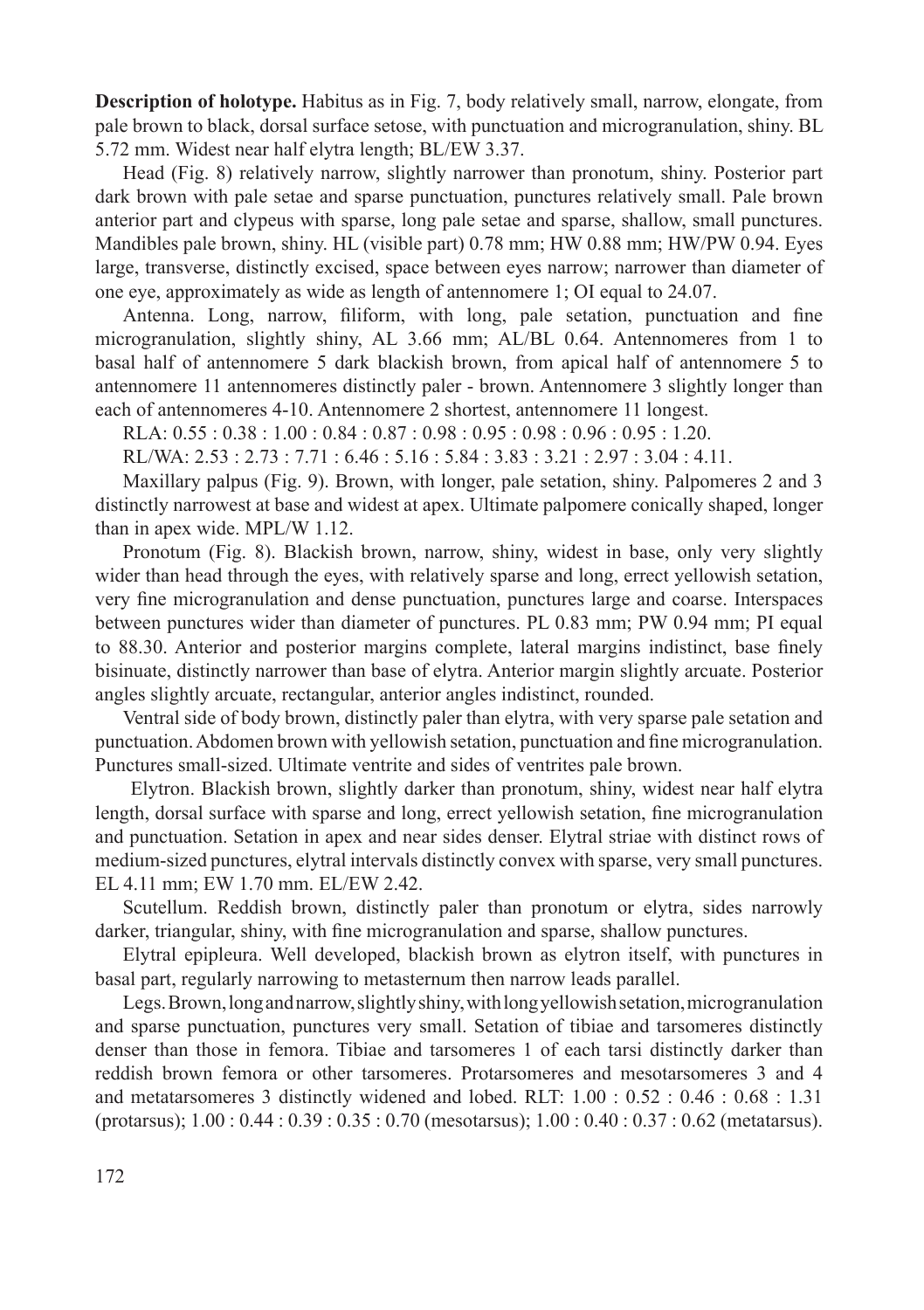Anterior tarsal claws long with 11 visible teeth.

Aedeagus (Figs. 10, 11). Pale brown, slightly shiny. Basal piece finely rounded laterally and narrowing dorsally. Apical piece elongate, narrowly beak shaped dorsally and laterally. Ratio of length of apical piece to length of basal piece 1: 2.55.

## **Female.** Unknown.

**Variability.** The type specimens somewhat vary in size; each character is given as its mean value, with full range in parentheses. Males  $(n=4)$ . BL 5.82 mm  $(5.33-6.22 \text{ mm})$ ; HL 0.73 mm (0.62-0.78 mm); HW 0.95 mm (0.88-1.04 mm); OI 26.79 (24.07-28.41); PL 0.85 mm (0.78-0.92 mm); PW 1.05 mm (0.94-1.17 mm); PI 85.00 (82.14-88.30); EL 4.24 mm (3.93- 4.57 mm); EW 1.85 mm (1.70-2.03 mm).

**Differential diagnosis.** New species *Palpicula malayica* sp. nov. clearly differs from the species *Palpicula filiola* (Borchmann, 1925) mainly by distinctly wider space between eyes (OI approximately 27), by dark brown or black legs, antennae and palpomeres and slightly sparser punctuation of pronotum; while *Palpicula filiola* (Borchmann, 1925) has space between eyes narrower (OI 17), legs, antennae and palpomeres are pale brown and punctuation of pronotum is denser.

**Etymology.** Named after the type locality - country of origin Malaysia.

#### **Distribution.** Malaysia.

ACKNOWLEDGEMENTS. Sincere thanks are due to Kai Schütte and Martin Husemann (ZMUH) for the loan of the type material. Special thanks are due to Zuzana Čadová (Liberec, the Czech Republic) for excellent drawings.

#### **REFERENCES**

- Borchmann F. 1910: Pars 3: Alleculidae. In: Junk W. & Schenkling S. (eds.): *Coleopterorum Catalogus*. Berlin: W. Junk, 80 pp.
- Borchmann F. 1925: Neue Heteromeren aus dem Malayischen Gebeite. *Treubia* 6: 329-354.
- Borchmann F. 1932: Die Alleculiden-Fauna der Philippinen. *The Philippine Journal of Science* 48: 305-381.
- Campbell J. M. 1965: A revision of the genus *Charisius* (Coleoptera: Alleculidae). *The Coleopterist's Bulletin* 19: 41-56.
- Campbell J. M. & Marshall J. D. 1964: The ocular index and its applications to the taxonomy of the Alleculidae (Coleoptera). *The Coleopterist's Bulletin* 18: 42.
- Fabricius J. C. 1787: *Mantissa insectorum sistens eorvm species nuper detectas adiectis characteribvs generis,*  differentiis, specificis, emendationibus, observationibus. Tom 1. Hafniae: C. G. Proft, xx + 348 pp.
- Fabricius J. C. 1801: *Systema eleutheratorum secundum ordines, genera, species adiectis synonymis, locis, observationibus, descriptionibus. Tomus II.* Kiliae: Binliopolii Academici Novi, 687 pp.
- Fairmaire L. 1882: Coléoptères Hétéromères de Sumatra. *Notes of the Leyden Museum* 4: 219-265.
- Fairmaire L. 1893: Note sur quelques Coléoptères des environs de Lang-Song. *Annales de la Société Entomologique de Belgique* 37: 287-302.
- Fairmaire L. 1896a: Coléoptères de l´Inde et de la Malaisie. *Notes of the Leyden Museum* 18: 225-240.
- Fairmaire L. 1896b: Coléoptères de l´ Inde boréale, Chine et Malaisie. *Notes of the Leyden Museum* 18: 81-129.